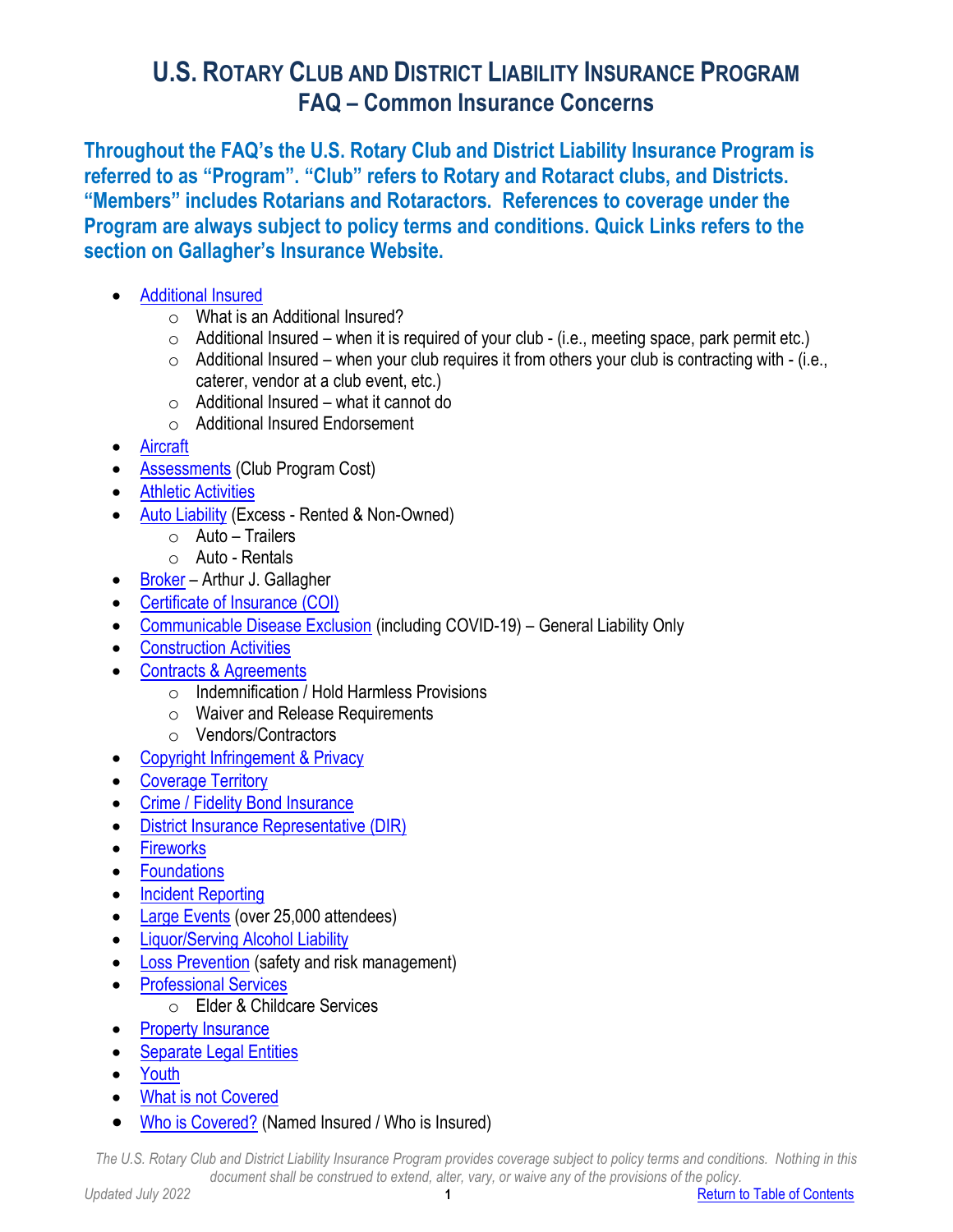## <span id="page-1-0"></span>**ADDITIONAL INSURED**

### *What is an Additional Insured?*

- A party that is added as an additional insured on an insurance policy at the request of the Named Insured pursuant to written contract. Your club is the Named Insured.
- When a party is added as an additional insured to a general liability policy, the additional insured (a person or entity, other than the Named Insured) is then covered by that policy with respect to liability caused by the negligence of the Named Insured (subject to policy terms and conditions).
	- $\circ$  Example the owner of a venue/facility may require that it be named as an additional insured when a club rents space for a meeting or event.

#### *Additional Insured – when it is required of your club* - (i.e., meeting space, park permit etc.)

The general liability policy includes an endorsement that adds an Additional Insured under the policy when required by written contract. This is sometimes known as "blanket additional insured." The description box of the certificate of insurance states "the Certificate Holder is included as additional insured where required by written contract…"

A contract may require more than one party be named as an additional insured. Example: A property owner and its property manager request they be named as additional insureds when leasing property such as a club using a parking lot for an event. The parking lot owner and manager may require the club to include them as an additional insured. The "blanket additional insured" endorsement would include both parties as an additional insured.

There is no charge or fee to the Named Insured (club) or Certificate Holder to add an additional insured.

### *Additional Insured – when your club should require it* (i.e., from parties your club is hiring - caterer, vendor at club event, etc.)

Your club's contract with any vendor (i.e., caterer, sound professional, event organizer, etc.) should include a requirement that the vendor maintain adequate general liability insurance and that your club be named as an additional insured on the vendor's insurance policy on a primary and non-contributory basis. Additional Insured status provides coverage under the vendor's policy to your club for claims arising out of the acts or omissions of that vendor. Your club should request that the vendor's coverage be "primary" because that designates the vendor's liability policy is responsible for responding to a claim before the club's policy would respond. Noncontributory stops the vendor's insurer from seeking contribution from your club's policy*.* 

### *Additional Insured – what it cannot do*

Other organizations (Small Group) may ask your club to provide insurance for their event because they are small or don't carry insurance for their organization. Your club cannot extend coverage to "Small Group" by adding "Small Group" to the club's policy as an Additional Insured. Here's why – an Additional Insured only has coverage for liability caused by negligence of the Named Insured (your club) and arising out of the Named Insured's (your club) operations. There is no coverage under the club's policy for the negligence of an Additional Insured ("Small Group") or for claims that do not arise out of your Club's operations.

Please note that the Program is not intended to cover the liability of other entities; each entity should have their own general liability insurance coverage in place.

Please visit Gallagher's Insurance Website to review *Loss Prevention Strategies – Contract Best Practices*.

### *Additional Insured Endorsement*

If a specific additional insured endorsement is required, please email a copy of the application, contract, or permit to Gallagher, insurance broker, at [rotary@ajg.com.](mailto:rotary@ajg.com) Please allow 3-5 business days for processing. If the entity will not provide the permit or contract until they receive the insurance documentation from your club/district, please provide a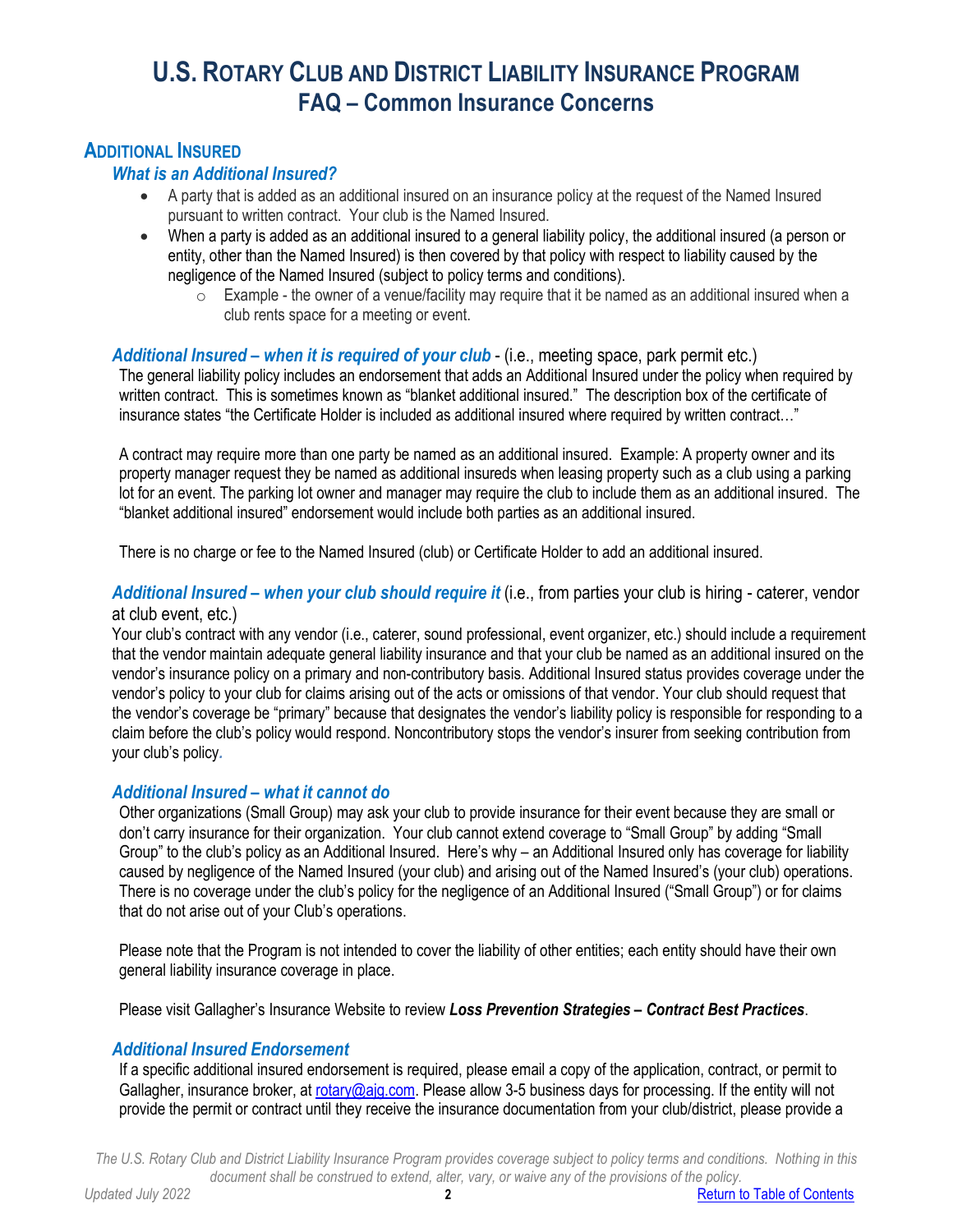copy of last year's permit or contract. Additional Insured endorsements **cannot** be found or obtained on Gallagher's website.

### <span id="page-2-0"></span>**AIRCRAFT**

The Program **does not** provide any coverage for claims arising out of the use of aircraft. Aircraft includes, but is not limited to, spacecraft, satellite, helicopter, hot air balloon, drone, helicopter, or missile**.**If your club/district is involved in events with aircraft activities, work with an insurance professional on how to properly protect your club/district from claims and lawsuits that may arise.

If your club or district owns aircraft, separate insurance coverage must be purchased.

Coverage under the Program exists for non-aircraft related claims (example – subject to policy terms and conditions, the Program covers a trip and fall at a hot air balloon festival - the claim does not arise out of aircraft).

## <span id="page-2-1"></span>**ASSESSMENTS (WHAT U.S. MEMBERS PAY FOR THE PROGRAM)**

2022-23 General Liability (GL) / Directors & Officers/Employment Practices Liability (D&O/EPL) Insurance Assessments are below. The assessments are billed for each policy as a separate line item on the July Club Invoice. Rotaract clubs will be billed in January. A rate has not yet been determined.

| <b>States and Territories</b>                              | <b>GL Rates</b> | D&O / EPL Rate |
|------------------------------------------------------------|-----------------|----------------|
| CA CT IL NH NJ NM NV NY OR PA RI TN WI                     | \$9.76          |                |
| AZ FL LA MA MD MO TX WA WV                                 | \$5.23          |                |
| CO IA ID ME MI MN NC OH OK UT VA VT                        | \$4.52          | \$1.09         |
| AK AL AR DC DE GA HI IN KS KY MS MT ND NE SC SD WY         | \$3.73          |                |
| American Samoa, Guam, Northern Mariana, Puerto Rico, US VI | \$2.70          |                |

Section 72.060 of the Code of Policies references Club and District Liability Insurance requirements. Section 72.060.2 references the mandatory participation in the Program by all Clubs and Districts in the U.S. and its territories and possessions.

To compare the pricing of your club's assessments under the Program with another insurance company's pricing, simply multiply the rate for your state by the number of members in your club. For example, a 50-member Rotary club in AZ is billed \$261.50 for the general liability coverage and \$54.50 for the D&O coverage.

Claim payments, including investigation and defense, for your state determine the rate for that state. Want to see a rate reduction? Pay attention to:

- Your premises most Program claims are slip and falls.
- What you are publishing on the Internet, your club newsletter, promotion materials if you don't own or have permission to use a photo, poem, or song, don't use it.
- Protecting youth involved in your club programs Interact, RYLA, tutoring, etc. Read and follow the Youth Protection Guidelines.
- Treating others with respect issues can arise from misunderstandings and lack of civility.

Risk Management publishes Loss Prevention Strategies. Please review those relevant to your situation when event planning, etc.

Please send questions related to insurance assessments to [insurance@rotary.org.](mailto:insurance@rotary.org)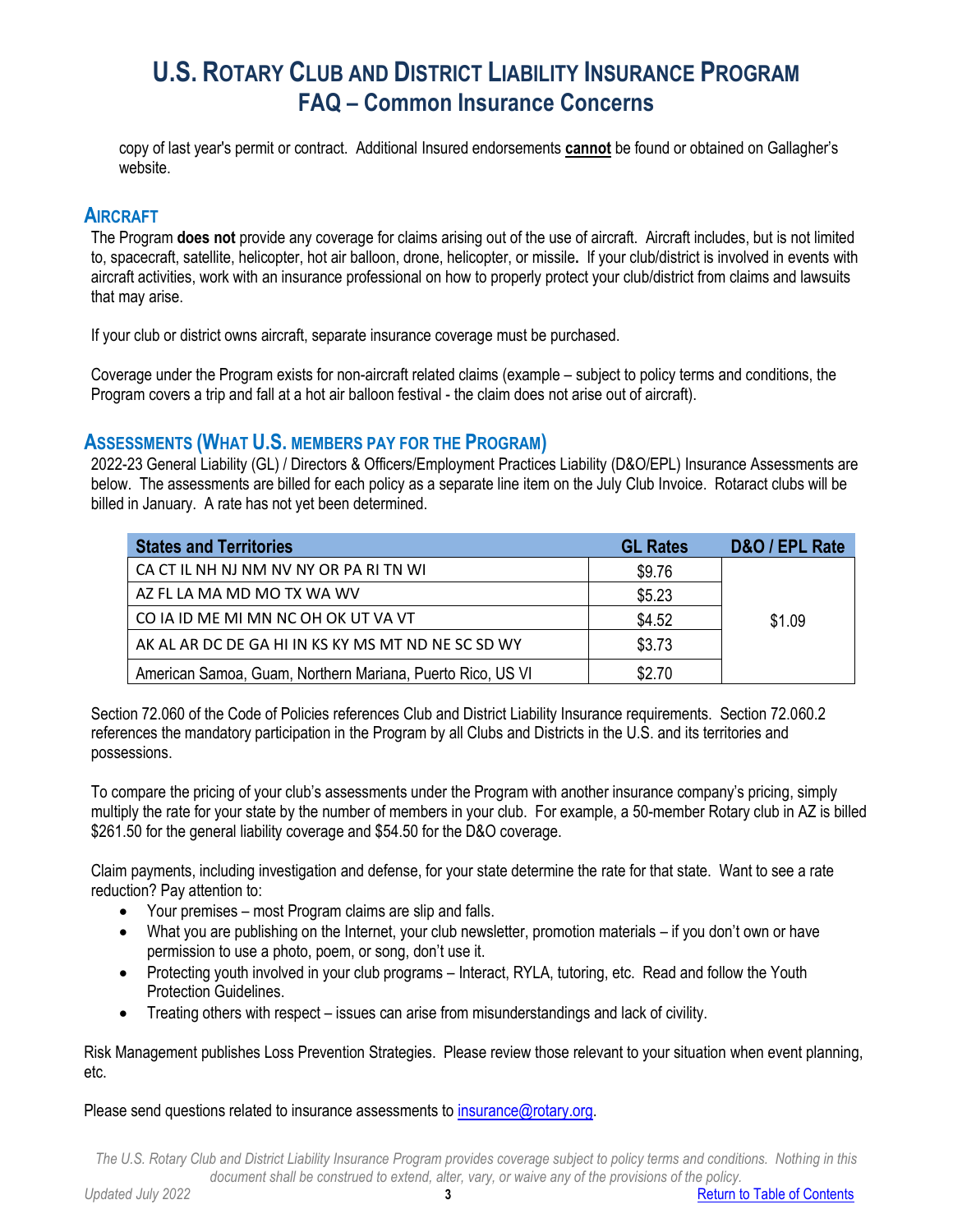## <span id="page-3-0"></span>**ATHLETIC ACTIVITIES**

The Program's general liability policy excludes medical payments for persons injured while practicing, instructing, or participating in any athletic events and activities, unless there is legal liability resulting from the negligence of your club/. Waivers and releases should be used for participants at every athletic event and copies kept on file with the club, even after the event has ended. If there is a suit or claim that alleges that the club/district is liable for injury from athletics, the Program would respond, subject to policy terms and conditions.

The Program currently has no restrictions or exclusions relating to sport shooting events.

Please visit *Gallagher [Insurance Website](https://rotary.ajg.com/)* to review *Loss Prevention Strategies – Waivers and Releases and Athletic Events and Activities.* 

# <span id="page-3-1"></span>**AUTO LIABILITY (EXCESS - RENTED & NON-OWNED)**

The Program provides **excess** liability coverage for the use of rented and non-owned autos, above any other valid and collectible insurance on the auto. For more information, please review the *Loss Prevention Strategies – Autos.* 

- This coverage is intended for insured entities only and does not extend to individuals who use their personal auto for club business.
- If the club owns an auto, it must be separately insured. There is no comprehensive or collision (physical damage) coverage for any auto under the Program. For example, if a Rotarian has an accident while using their auto on club business, it is the owner's auto liability insurance that applies, not the Program's.
- The Program does not provide coverage for driving to and from club meetings or other Rotary activities.

### *Auto Liability - Trailers*

A "trailer" is included in the definition of "auto" in the insurance policy. When a trailer is attached to a vehicle, the vehicle owner's insurance is primary. If the trailer is not owned by the club, the Program provides excess coverage above the vehicle owner's insurance policy limit subject to policy terms and conditions. The Program does not provide excess coverage if the trailer is owned by the club as the Program does not cover owned auto liability. No coverage is provided for damage to the trailer itself.

### *Auto Liability - Rentals*

Rentals by a club (including on behalf of Interact, RYLA, etc.) should include the appropriate insurance coverage through the rental agency. The Program provides excess coverage for rented (and non-owned) autos, above any other valid and collectible insurance on the rented auto. No coverage is provided for damage to the rental vehicle itself.

### <span id="page-3-2"></span>**BROKER**

Gallagher is the insurance broker for the Program. Gallagher acts as an extension of the Rotary International Risk Management team to assist members with requests such as the issuance of additional insured endorsements or other special requests. Program insurance Information is housed on the Gallagher. Insurance Website.

Gallagher Insurance Website: [https://rotary.ajg.com](https://rotary.ajg.com/) **Username**: **rotary@ajg.com Password**: **rotarian1 Note:** *Gallagher Insurance Website* is for U.S. Club use only.

Rotarians may contact Gallagher by email [\(rotary@ajg.com\)](mailto:rotary@ajg.com) or by phone 1.833.3ROTARY (1.833.376.8279).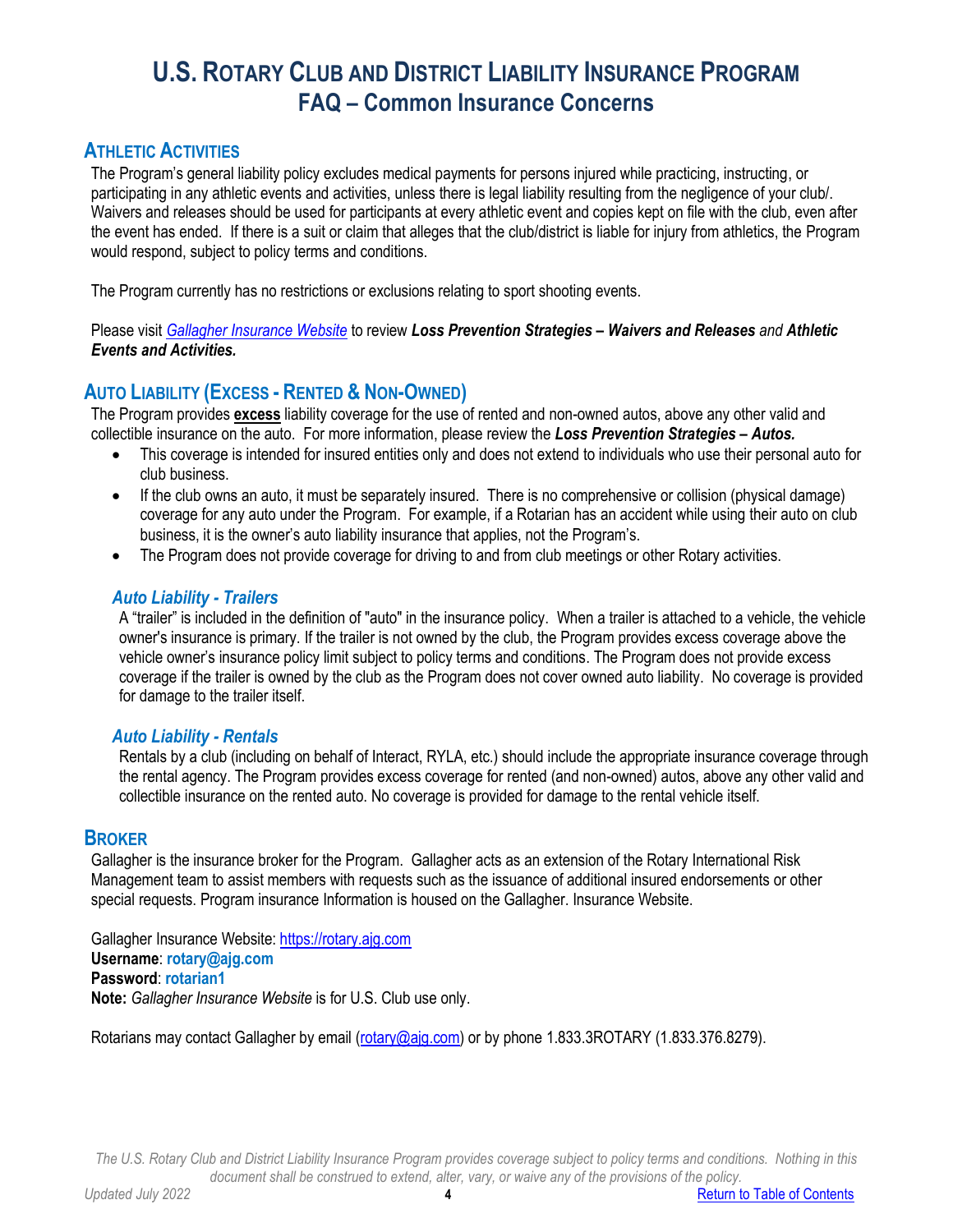# <span id="page-4-0"></span>**CERTIFICATE OF INSURANCE (COI) REQUESTS (STANDARD)**

A certificate of insurance is an insurance industry standard form that contains information about an insurance policy such as: Named Insured, Insurance Company, Policy Dates, Coverage and Limits. **It is information only – not an insurance policy.**

A COI is evidence of insurance coverage; however, a COI is not needed to confirm that your club is insured under the Program.

If you hold meetings in a restaurant and the restaurant owner requests a certificate of insurance, your club only needs to provide one certificate to the owner each policy year – not once every time your club holds a meeting. If your club holds multiple fundraisers or events throughout the year, your club will most likely need to provide a certificate of insurance to each party requesting a COI.

Liquor liability is evidenced on the Certificate of Insurance.

If your club is co-hosting an event with another party or nonprofit, the certificate of insurance should identify your club as the only Named Insured – the other party must issue its own certificate of insurance showing their coverage. If more than one club is involved in the same event, each club can issue their own certificate.

For a certificate of insurance, please visit *Gallagher Insurance Website*: [https://rotary.ajg.com](https://rotary.ajg.com/) (log-in information above under Broker).

Please review *Certificate of Insurance Instructions* for more information on how to obtain a certificate.

## <span id="page-4-1"></span>**COMMUNICABLE DISEASE EXCLUSION – GENERAL LIABILITY**

The policy does not apply to bodily injury or property damage arising out of the actual or alleged transmission of a communicable disease.

If your club is presented with a claim, it should immediately be reported to RI's Risk Management.

## <span id="page-4-2"></span>**CONSTRUCTION ACTIVITIES / RENOVATION / HOME REPAIR PROGRAMS**

Subject to policy terms and conditions, the Program provides **limited** coverage for liability arising out of bodily injury and property damage to a third party when your club is involved in a large construction project.

### **Information**

Where the value of materials (donated or purchased) is \$50,000 or more, your Club must purchase a primary liability insurance policy with minimum limits of \$1M per occurrence up to the project cost including products liability and completed operations for five years. The Program will provide excess insurance over a club's primary insurance policy in the case of a catastrophic loss.

### **Action**

- Contact a local insurance professional to discuss insurance needs for your construction project.
- **Send RI Risk Management a Certificate of Insurance evidencing the primary coverage in place for your project or activity. Email to [insurance@rotary.org](mailto:insurance@rotary.org) fax to 847-556-2147**
- Have an attorney review any contracts associated with the construction project.
- Have a plan for coverage once the construction project is done (maintenance and ownership) for five years.
- Review the Loss Prevention Strategies on **[Gallagher Insurance Website.](https://rotary.ajg.com/)**
- Contact RI Risk Management if your club incurs a loss from your construction project.

*The U.S. Rotary Club and District Liability Insurance Program provides coverage subject to policy terms and conditions. Nothing in this document shall be construed to extend, alter, vary, or waive any of the provisions of the policy.* 

*Updated July 2022* **5** [Return to Table of Contents](#page-0-0)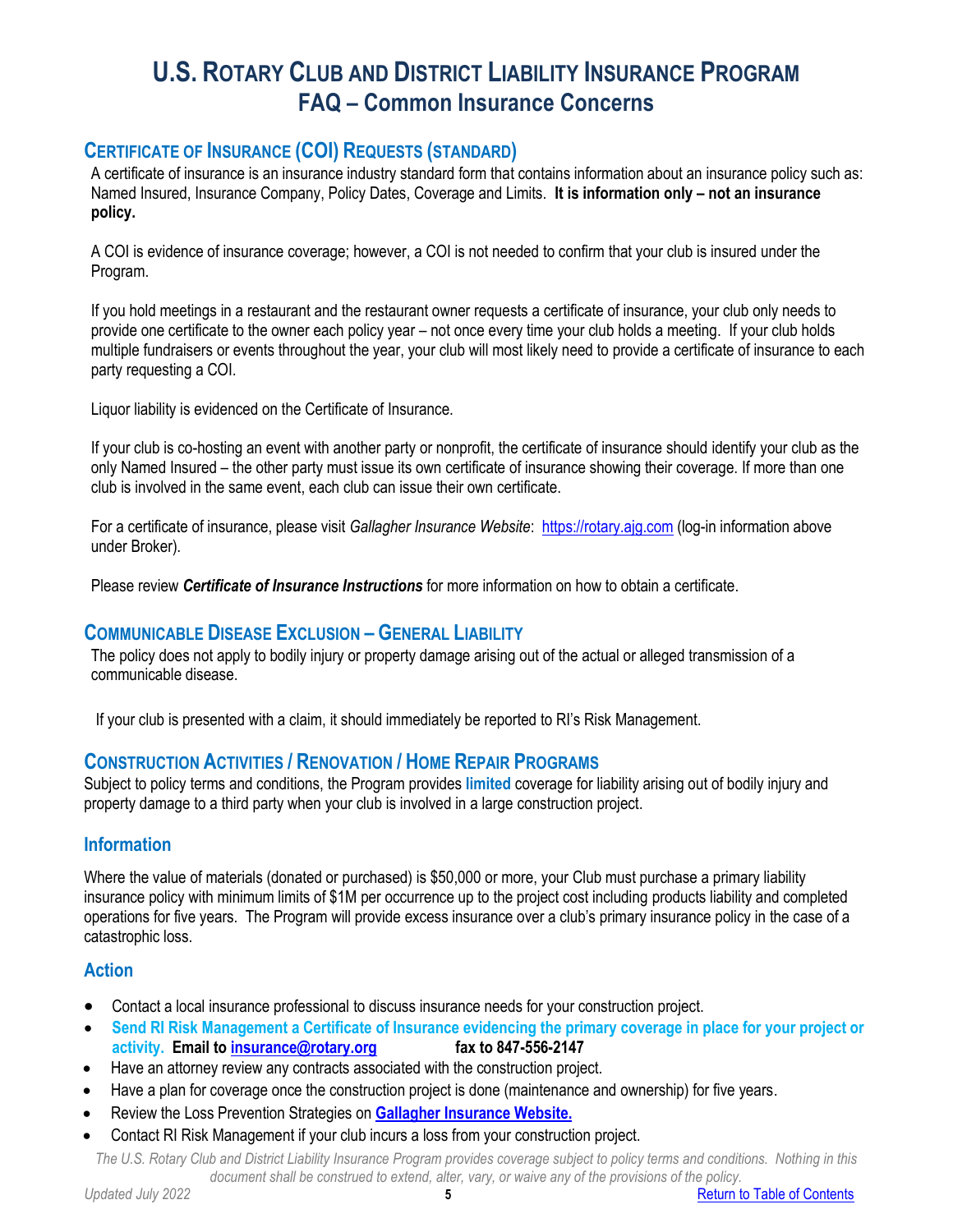*Note: If your club is involved in a smaller construction, repair or rehab project, the Program insurance coverage remains unchanged to your club. Continue to provide training for your volunteers, when appropriate. All volunteers should sign waiver and release forms to confirm they understand and accept the risks associated with the activity. Volunteers should carry their own health and property insurance.*

For your construction project remember that **damage to property** (such as equipment, materials, personal property) in the care of your club is excluded.

On the *Gallagher [Insurance Website](https://rotary.ajg.com/)* please review *Loss Prevention Strategies – Construction Projects* and *Waivers and Releases.* 

## <span id="page-5-0"></span>**CONTRACTS & AGREEMENTS**

When planning or sponsoring a fundraising event or activity, your club should have a written contract with each party involved to ensure the duties, roles, and responsibilities are clearly defined and understood. The contract should include indemnification and insurance requirements to protect your club. Because contracts can be important in transferring risk, please review the loss prevention strategies on the *Gallagher [Insurance Website](https://rotary.ajg.com/)* about waiver/release forms, indemnification/hold harmless language, and contract best practices. Please also consult with a legal professional.

#### *Indemnification Agreements*

Indemnification provisions require one party to compensate another party for harm or loss. An indemnification clause transfers risk from one party to another, often without regard to who caused the loss. These provisions may require one party to assume responsibility for third party claims made against the other party, including the costs to defend a lawsuit and any damages that party is required to pay because of the suit.

Indemnification provisions are separate from insurance. Insurers agree to provide coverage only as stated in the policy, not based on an indemnity provision in a contract. When your club agrees to indemnify another party, it is your club, not the insurance company, that is agreeing to indemnify (make whole) the other party. Liability assumed in an indemnification provision may be broader than the insurance coverage provided under the Program. If there is no coverage under the Program, your club could still be responsible for damages based on an indemnification agreement.

Your club should only agree to indemnify another party for the acts or omissions of your club. You should not agree to indemnify another party for risks beyond your control. Please visit *Gallagher [Insurance Website](https://rotary.ajg.com/)* to review *Loss Prevention Strategies – Contract Best Practices.* Before any contract, agreement, or waiver is signed, seek the advice of local legal counsel.

#### *Waiver and Release Requirements*

Require all participants and/or volunteers to sign a waiver and release form. Please visit *[Gallagher Insurance Website](https://rotary.ajg.com/)* to review *Loss Prevention Strategies – Waivers and Releases* for a sample form. Always seek the advice of local legal counsel in drafting and reviewing all agreements.

### *Vendors / Contractors*

Require a written agreement that includes insurance requirements to ensure that your vendors and contractors carry adequate liability insurance and name your club as an Additional Insured on a primary and non-contributory basis. Require a certificate of insurance and an Additional Insured endorsement. Please note that the Program is not intended to cover the liability of other entities that may be working with your club. All entities involved with an event/activity must have their *own* general liability insurance coverage and auto coverage, if applicable. Please visit *Gallagher [Insurance](https://rotary.ajg.com/)  [Website](https://rotary.ajg.com/)* to review *Loss Prevention Strategies – Contract Best Practices***.**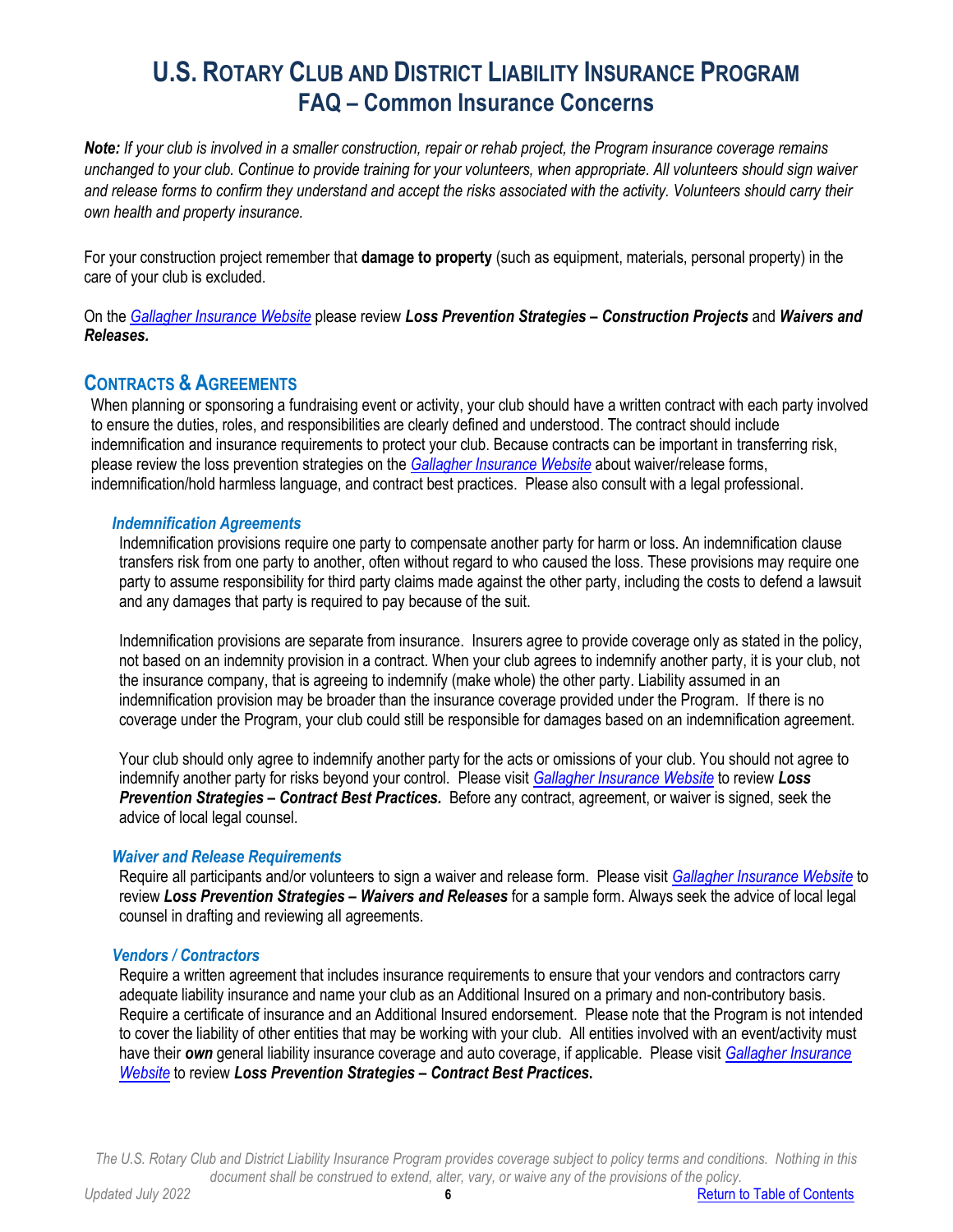#### **Insurance Requirements**

If your club signs an agreement with insurance requirements that are beyond what the Program provides, your club will have to either negotiate to revise those requirements or purchase an insurance policy that meets those requirements – the club program cannot be modified to meet a particular contract's requirements. Example: A banquet hall requests a separate liquor liability limit in addition to general liability coverage.

The general liability policy has a \$2M each occurrence limit that **INCLUDES** liquor liability. The Program does not have separate coverage limits for liquor liability. The program meets a requirement to maintain \$1M general liability coverage including liquor liability. However, the Program does not meet an insurance requirement to maintain \$1M general liability policy *and* a separate \$1M limit specifically for liquor liability – the Program does not have a *separate* \$1M liquor liability limit; liquor liability is *included* in the \$2M general liability coverage limit.

Contract language, including any insurance requirements, can be negotiated. **Read and understand the agreement before signing.** Contact a local attorney before your club signs the contract. Send Risk Management an email if you have questions [\(insurance@rotary.org\)](mailto:insurance@rotary.org). The certificate of insurance on Gallagher Insurance website shows the Program's General Liability and Non-owned Auto coverage.

### <span id="page-6-0"></span>**COPYRIGHT INFRINGEMENT & PRIVACY**

When your club uses songs, photographs, poems, illustrations, charts, videos, or graphs in presentations, club websites, online or in newsletters and other club publications, you must obtain a license or permission from the author (owner) prior to use. This includes any songs, photos, etc. you find on the Internet or created by a club member. If you cannot identify the copyright owner and if you do not have permission from the owner, do not use the content.

If you want to use content created by a club member, ask them to sign a License Agreement. Alternatively, look for organizations that provides public copyright licenses (Creative Commons), open access images or royalty free licenses. Paying a license fee to use an image is less costly than the costs of responding to a copyright infringement demand letter, defending a lawsuit, or removing content from your publication. Consult an attorney for assistance in determining copyright ownership and licensing. You may have heard others use the term "fair use". Fair use allows limited use of copyrighted material without permission of the copyright owner for purposes such as criticism, parody, news reporting, education, and research. It is a defense to copyright infringement, and likely does not appear to apply to a Club's activities, publications, and promotions.

**If you are recording people, including beneficiaries, volunteers, or community members, or using a photograph, video or other recording that includes the image or any personal data of any recognizable person**, under right of privacy and publicity laws and regulations, you must obtain written permission from each person (or the parent or guardian of any minor child or individual who lacks legal capacity) before using that photograph, video, or other recording.

### <span id="page-6-1"></span>**COVERAGE TERRITORY**

The general liability insurance policy provides coverage for bodily injury or property damage caused by an occurrence that takes place in the coverage territory – defined as the U.S., its territories and possessions, and Canada. Limited coverage is available for claims that occur worldwide but only if the claim is brought, or the lawsuit filed in the coverage territory.

For example, if members travel outside of the U.S., its territories and possessions, or Canada to perform a service project, general liability coverage would apply to the service project if a suit was brought against the club in the coverage territory. Due to the limited coverage outside the U.S., its territories and possessions and Canada, it is recommended you consult with a local insurance professional to consider all coverage options when considering projects outside this coverage territory. There is no travel insurance provided under the Program.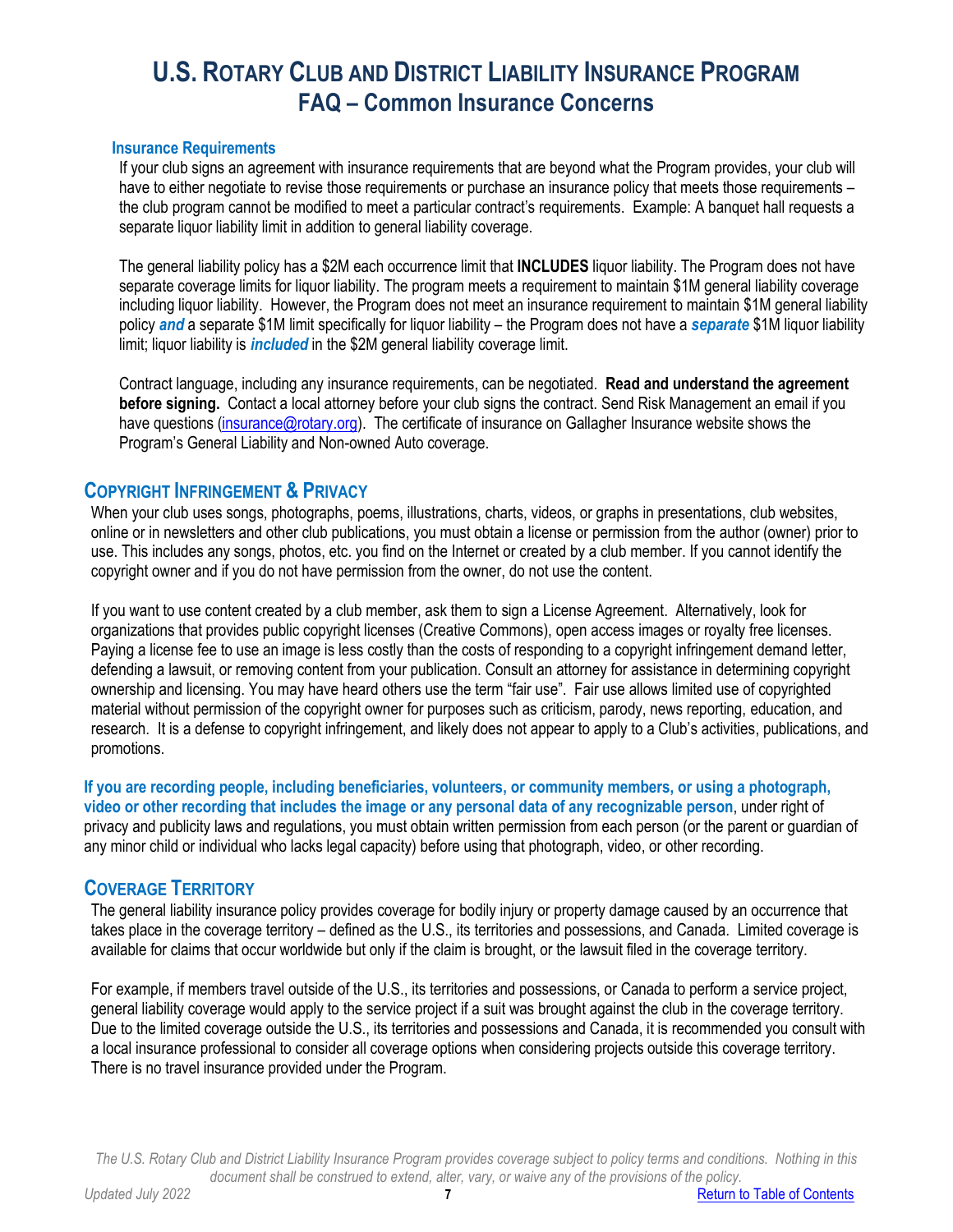The Directors and Officers / Employment Practices liability insurance policy provides coverage for claims worldwide, where legally permissible.

## <span id="page-7-0"></span>**CRIME / FIDELITY BOND INSURANCE**

The Program **does not** cover theft, embezzlement, paying of false invoices, or check forgery, etc., of club funds or property. Theft claims would be covered by Crime Insurance, which is also referred to as a Fidelity bond or employee dishonesty coverage. Some Crime Insurance policies can include coverage for social engineering. Social engineering is the manipulation of a person in an online environment, encouraging them to divulge – in good faith – sensitive and/or personal information such as account numbers, passwords, or banking information, which can lead to loss of funds.

Your club should determine whether to procure a fidelity bond (aka dishonesty bond or crime insurance). Risk management cannot advise on how much insurance your club might need. As every club has different needs, consult with a local insurance professional (broker or agent) on coverage and limits and discuss with them your club operations. If your club has a foundation, include crime coverage for the foundation as well as the club.

## <span id="page-7-1"></span>**DISTRICT INSURANCE REPRESENTATIVE (DIR)**

A DIR is a Rotarian appointed by a District Governor with familiarity and an understanding of commercial liability insurance. DIRs typically have worked in the Risk Management field or have experience as a property and casualty insurance broker, a commercial lines insurance company underwriter or a claims adjuster.

A DIR:

- Reviews resources available to clubs and districts under the U.S. Rotary Club and District Liability Insurance Program (website, insurance broker, Rotary's Risk Management);
- Directs Rotarians to Program resources and uses the district's web page to post current insurance information; and
- Receives and reads email communications fro[m insurance@rotary.org](mailto:insurance@rotary.org) and communicate same to clubs.

# <span id="page-7-2"></span>**FIREWORKS**

### **Information**

When your club signs an agreement with a pyrotechnic firm, your club must purchase a primary general liability policy with a minimum limit of \$5M per occurrence/aggregate. *In addition,* your club must require the pyrotechnic firm to carry a limit of \$5M per occurrence/aggregate.

The Program will provide excess insurance over a club's primary insurance policy in the case of a catastrophic loss.

## **Action**

- Contact a local insurance professional to discuss your insurance needs for your event.
- **Send RI Risk Management a Certificate of Insurance evidencing the primary coverage in place for your club's event. Email to** [insurance@rotary.org](mailto:insurance@rotary.org) **fax to 847-556-2147**
- Have an attorney review any contracts associated with the pyrotechnic firm;
- Contact RI Risk Management if your club incurs a loss from your event. [\(claims@claims.org\)](mailto:claims@claims.org)

This requirement does not apply if your club's role is to sponsor or provide funding for the fireworks, and another party, such as a municipality or chamber of commerce, signs the contract with the pyrotechnic firm.

With respect to the "sale" of fireworks, there is coverage under the Program, subject to policy terms and conditions, for the "legal sale for fundraising purposes of pre-wrapped fireworks purchased from a licensed third party."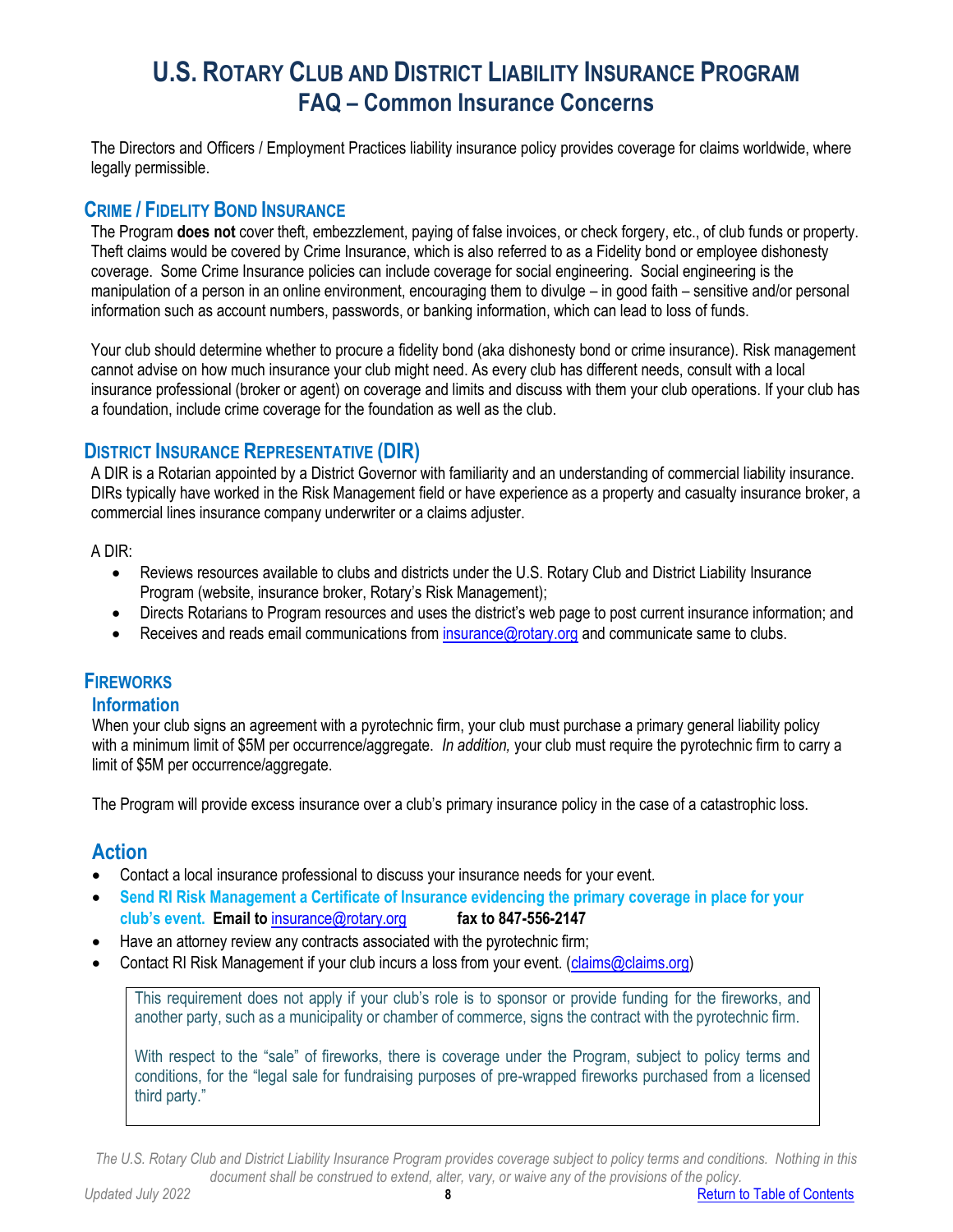Claims arising out of pyrotechnic events can be very costly. A prior claim arose out of misfired fireworks that injured approximately 100 people resulting in a total claim cost exceeding \$7M. Because the Rotary club was named as an additional insured on the pyrotechnic firm's \$10M policy, the Program and the Rotary club were not impacted by this loss.

<span id="page-8-0"></span>" Please visit *Gallagher [Insurance Website](https://rotary.ajg.com/)* to see *Loss Prevention Strategies – Use of Fireworks.*

## **FOUNDATIONS OF CLUBS AND DISTRICTS**

The following criteria are considered when confirming a U.S. club or district foundation is covered as a Named Insured under the Program:

- Foundation was created by a formal decision of a club;
- All of its principals, officers, and board members are dues-paying club members (not honorary members);
- The club that created the foundation has the sole authority to name or remove foundation board members;
- Is income tax-exempt under section 501(c)(3) of the Internal Revenue Code; and
- Operates with the sole purpose of supporting the goals of the club through fundraising and contributions to nonprofit organizations and/or individuals in need.

Contact Risk Management at [insurance@rotary.org](mailto:insurance@rotary.org) if you have questions.

### <span id="page-8-1"></span>**INCIDENT REPORTING**

Please immediately report all incidents and/or losses to Risk Management. The Incident Report form and guidelines are on *[Gallagher Insurance Website](https://rotary.ajg.com/)* and can be submitted to Risk Management by email t[o claims@rotary.org](mailto:claims@rotary.org) or by fax to (847) 556-2147. An Incident Report is notice of an occurrence/loss that may or may not lead to a compensable claim. If the incident involves serious injury or death, please notify RI Risk Management immediately.

Do not voluntarily promise insurance coverage, make payments, or assume any financial obligation, other than providing first-aid, without the insurance company's consent as you could jeopardize your insurance coverage.

The sooner Risk Management knows about an incident; the sooner the incident can be investigated. Complete the incident report form while the facts are fresh in your mind. Include all documentation related to the event when sending in your incident report form. If you are aware of an injury arising out of your club's event, please report it even if your club has not been contacted by the injured person or received notice of a claim relating to the incident.

### <span id="page-8-2"></span>**LARGE EVENTS (EXCEEDING 25,000 IN ATTENDANCE)**

### **Information**

Your club must purchase a primary general liability policy (that includes coverage for your **all** your event's risks/exposures) with a minimum limit of \$1M per occurrence / \$2M aggregate including liquor liability if applicable to your event. The Program will provide excess insurance over a club's primary insurance policy in the case of a catastrophic loss.

## **Action**

- Contact a local insurance professional to discuss your insurance needs for your event.
- **Send RI Risk Management a Certificate of Insurance evidencing primary coverage is in place for your club's event. Email to** [insurance@rotary.org](mailto:insurance@rotary.org) **fax to 847-556-2147**
- Contact RI Risk Management if your club incurs a loss from your event
- Have an attorney review any contract associated with the event.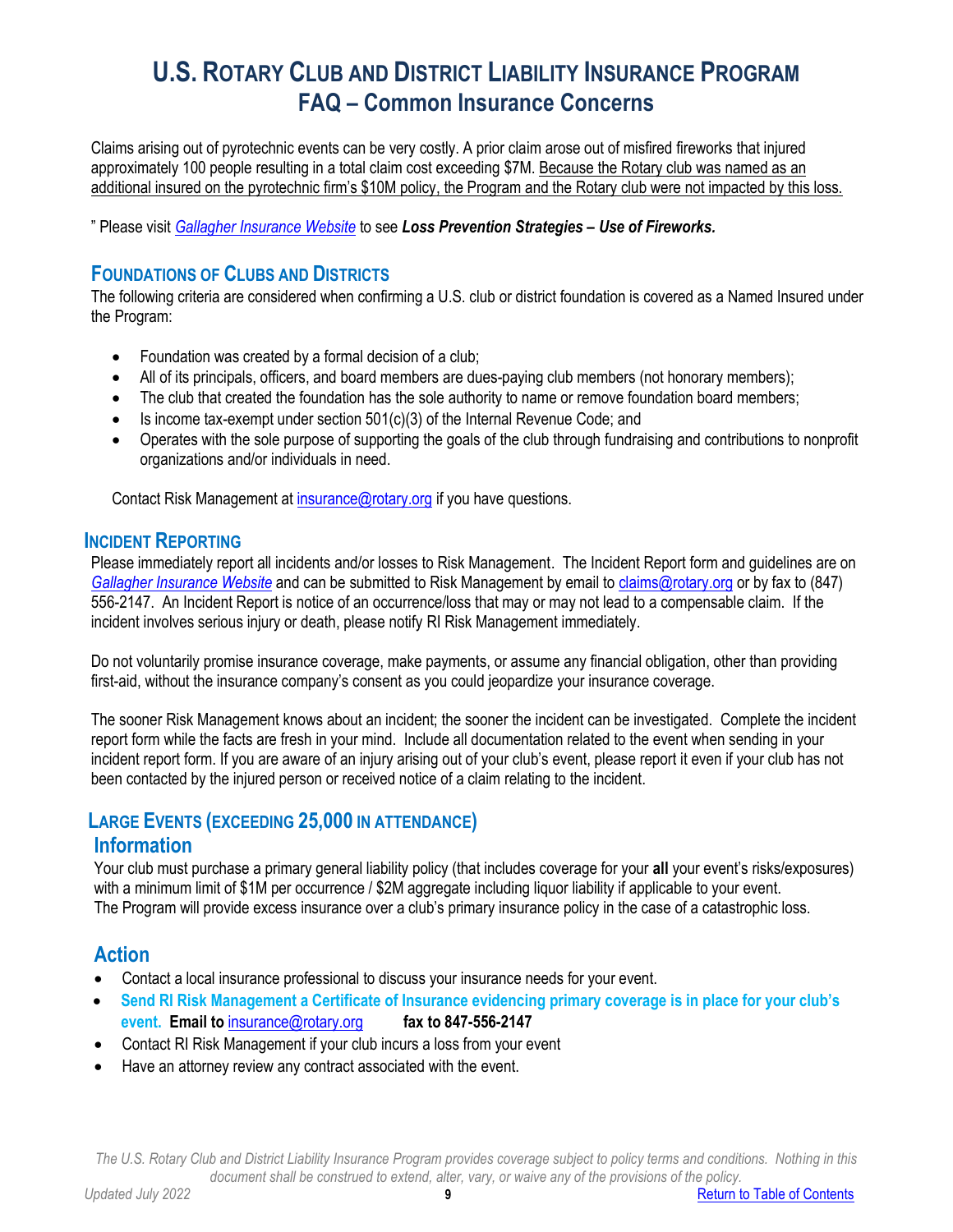Note: The number of attendees may be difficult to ascertain. The insurance underwriters review permit applications, newspaper articles, festival websites, festival budget etc. to estimate the number of attendees and evaluate the event's risk. Loss history for your club is available upon request.

Most U.S. clubs do not hold multi-day large attendee fund-raising events which present a greater exposure due past loss history and/or higher risks such as:

- Large crowd concentration risks
- Weather-related risks
- Alcohol consumption related risks
- Food consumption related risks
- Vendor and contractual risks

If your club simply has a booth at a large event or festival, this requirement does not apply.

## <span id="page-9-0"></span>**LIQUOR/ALCOHOL LIABILITY**

The Program provides liquor liability coverage for bodily injury or property damage to a third party arising from the selling, serving, or furnishing of alcoholic beverages, subject to policy terms and conditions. Liquor liability is shown on the Certificate of Insurance, so a request to add or include it is not needed.

Note: If a liquor license is required, you must have the liquor license in place or liquor liability will not be provided. The policy excludes injury arising out of any alcoholic beverage while any required license is not in effect. Be sure your club and vendors are in compliance with local law.

When possible, use a third-party vendor to provide and sell/distribute liquor for/at your club events. In your agreement, require the vendor to carry liquor liability coverage, request that your club be added as additional insured on their policy (\$1M minimum limit) on a primary and non-contributory basis, and require that the vendor provide you with a certificate of insurance.

When a third-party vendor is not used, please have any Member or volunteer selling/distributing alcohol at the event be familiar with Training Intervention Procedures (TIPS) or equivalent program. TIPS is a program designed to teach serving alcohol responsibly. Additional information can be found at [www.gettips.com.](http://www.gettips.com/)

The Program's general liability policy includes liquor liability coverage that satisfies Iowa dram shop insurance requirements; however, Iowa requires the insurance company to complete a Dramshop Liability Certificate of Insurance. Allowing up to **60 days** for completion, submit the Dramshop Liability Certificate of Insurance to Gallagher [\(rotary@ajg.com\)](mailto:rotary@ajg.com) along with your License/Permit #.

Please visit *[Gallagher Insurance Website](https://rotary.ajg.com/)* to review *Loss Prevention Strategies – Serving Alcohol at Events.*

### <span id="page-9-1"></span>**LOSS PREVENTION**

Loss prevention is a risk management technique that seeks to reduce the possibility a loss will occur and reduce the severity of losses that do occur. Please review the compiled document titled *Loss Prevention Strategies.* There are a variety of topics that relate to many club events. The loss prevention strategies point out common sense basics that are sometimes overlooked when planning club events.

# <span id="page-9-2"></span>**NAMED INSURED (WHO IS COVERED/INSURED?)**

These active organizations/programs in the U.S. and its territories and possessions are Named Insureds under the Program:

- Rotary clubs (including newly chartered Rotary clubs) \*
- Rotary districts
- Rotary club foundations
- Rotary district foundations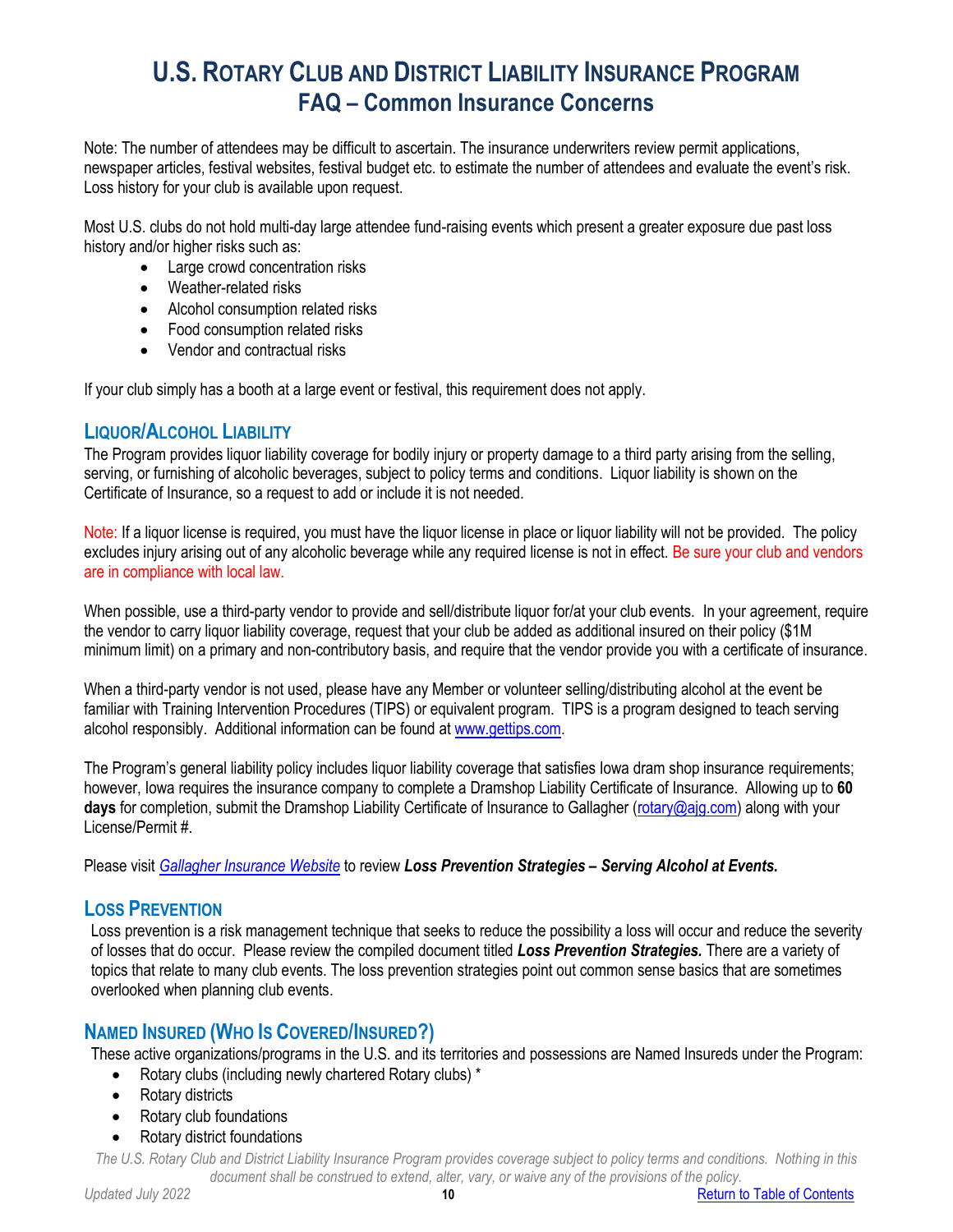- Interact clubs
- Rotaract clubs
- Rotary Community Corps
- Certified youth exchange organizations (certified by Rotary International)
- RYLA (Rotary Youth Leadership Awards)
- President-elect training seminar organizations (PETS) (including mutli-district organizations)
- Other Rotary organizations as on file with the Rotary International Risk Manager

\*Rotary clubs include Satellite Clubs, E-Clubs, Passport Clubs, Corporate Clubs, Cause-Based Clubs and Alumni-based Clubs.

Insureds include members, employees, and volunteers of insured organizations while acting within the course and scope of their roles for the above organizations. However, liability insurance is not first-party health or property insurance. All Rotarians and volunteers are expected to have their own personal health, auto and property insurance. Your club may purchase an accident policy to cover injuries to members and volunteers.

## <span id="page-10-0"></span>**PROFESSIONAL SERVICES**

The Program is not intended to cover claims arising out of professional services such as those provided by doctors, dentists, auditors, accountants, architects, or engineers. Professionals should carry insurance appropriate to their vocation.

#### **Elder Care Services – Designated Services or Operations Exclusions**

The Program excludes eldercare services performed at an eldercare facility such as an adult day care center or assisted living facility owned, rented, operated, or managed by a Named Insured. This exclusion does not apply to:

- Meals on Wheels or similar senior meal services;
- Eldercare services provided by Rotary members or volunteers at eldercare facilities that are not owned, rented, managed, or operated by a Named Insured; and
- Occasional non-professional services for elders provided by Rotary members or volunteers such as assisting with home repairs or deliveries.

### **Childcare Services – Designated Services or Operations Exclusions**

The Program excludes childcare services performed at a licensed childcare facility owned, rented, operated, or managed by a Named Insured. This exclusion does not apply to:

• Occasional babysitting services provided by members or volunteers outside of a licensed childcare facility.

When working with youth in any capacity, follow the youth protection guidelines for Rotarians on *[My Rotary](https://my.rotary.org/en/)*, including the *[Rotary Youth Protection Guide](https://my.rotary.org/en/document/rotary-youth-protection-guide)*, and online course, *Protecting Youth Program Participants*.

### **THE PROGRAM**

Refers to the U.S. Rotary Club & District Liability Insurance Program, which provides general liability (GL) and directors and officers/employment practices liability (D&O/EPL) insurance coverage automatically to all active U.S. Rotary and Rotaract Clubs & Districts. It is not necessary to print a certificate of insurance to be covered under the Program.

### <span id="page-10-1"></span>**PROPERTY INSURANCE**

<span id="page-10-2"></span>The Program does not provide any property coverage. This includes property owned by a club, or loss of property due to theft or embezzlement. If property coverage is needed, please contact a local insurance professional to obtain property insurance.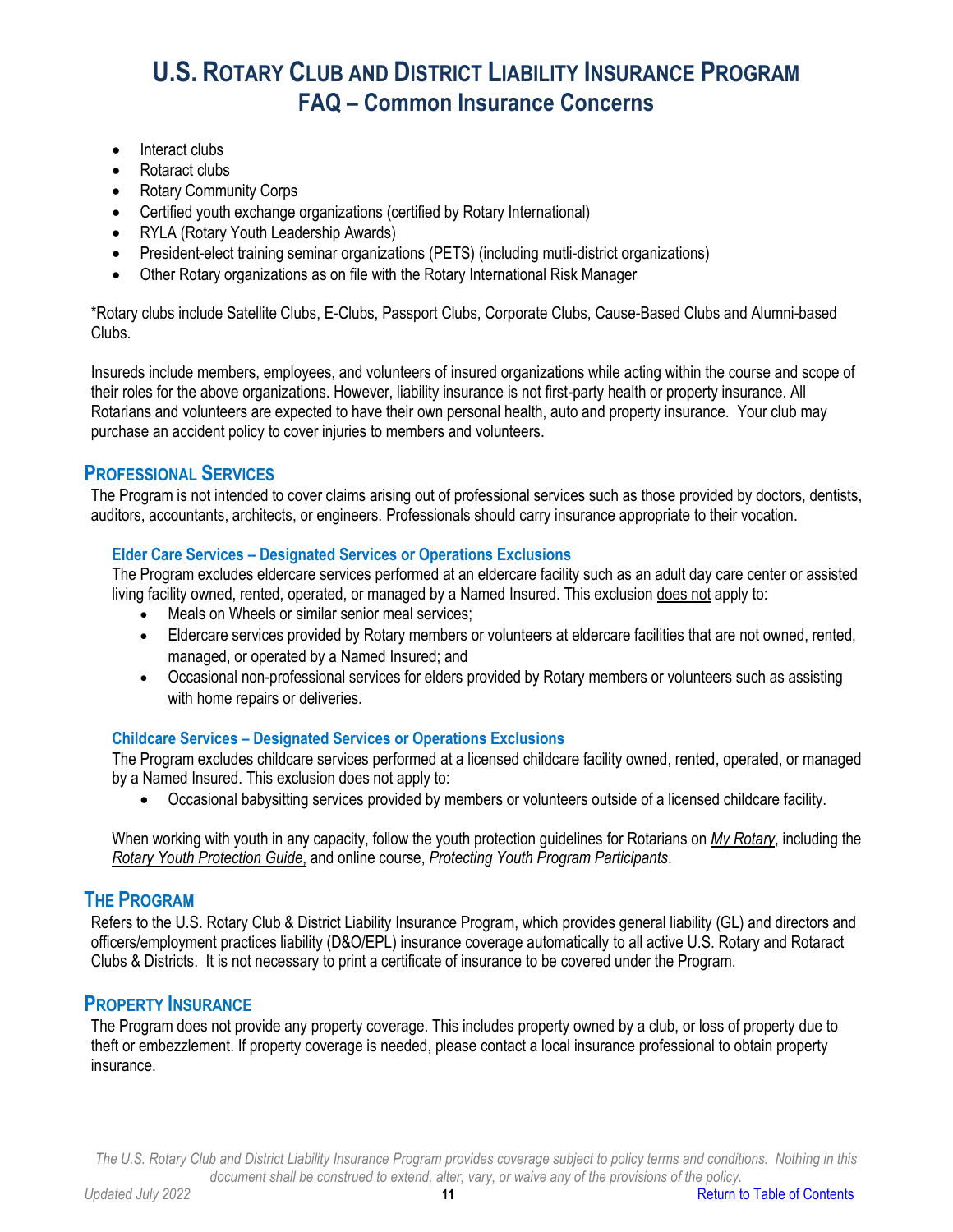## **SEPARATE LEGAL ENTITIES**

Please review the *Named Insured* list for Named Insured entities covered under the Program. Separate legal entities are not covered unless listed as a *Named Insured. Contact RI Risk Management if you have questions. [\(insurance@rotary.org\)](mailto:insurance@rotary.org)* Please contact a local insurance professional to obtain separate liability insurance for any separate legal entities not covered under the Program.

If your club has or is creating a foundation, please refer to *Foundations* section.

## <span id="page-11-0"></span>**YOUTH**

The Program includes coverage for RYLA, Youth Exchange organizations, Interact activities, as well as other youth programs offered by clubs.

**The Program provides Sexual Misconduct Liability (SML) coverage on a claims-made basis to protect clubs from claims arising out of alleged sexual misconduct and molestation. Claims-made coverage is limited to claims and incidents that are timely reported during the policy period. This means that any sexual misconduct incidents must be immediately reported to RI Risk Management – even if you do not anticipate a claim arising out of the incident.**

**Additionally, if an incident arises, follow RI's [youth protection guidelines,](https://my-cms.rotary.org/en/document/rotary-youth-protection-guide) including reporting the incident to local law enforcement, and contacting RI staff (youthprotection@rotary.org) within 72 hours of the incident.**

When working with youth, some facilities/venues may ask your club to provide abuse/molestation coverage. Please contact Risk Management at [insurance@rotary.org](mailto:insurance@rotary.org) to request a certificate of insurance that identifies the separate \$2M limit for sexual misconduct liability coverage. Send a copy of your facility/venue agreement in your email.

The Program excludes medical payments for persons injured while practicing, instructing, or participating in any athletic events or activities. Participants (or parents/guardians of youth) in athletic events should sign a release prior to their participation in an athletic event. If there is a suit or claim that alleges the club is liable for injury from athletics, the Program would respond, subject to policy terms and conditions.

In some areas a school district may provide accident coverage for students; please check with the local school district. Your club could purchase an accident policy for those participating in an athletic event as well.

Rotary Youth Programs for Young Leaders staff has compiled resources for members and volunteers who interact with youth. When planning youth activities, please review these resources available on [My Rotary,](https://my.rotary.org/en/) including the *[Rotary Youth Protection](https://my.rotary.org/en/document/rotary-youth-protection-guide)  [Guide](https://my.rotary.org/en/document/rotary-youth-protection-guide)*, and online course, *Protecting Youth Program Participants*.

## <span id="page-11-1"></span>**WHAT IS NOT COVERED – but can be purchased locally**

- **Accident** The Program does not provide accident coverage for volunteers or club members who are injured while working on behalf of the insured club. Accident policies may be purchased locally to cover injuries to a volunteer or club member on a no-fault basis.
- **Bonds** The Program does not include any type of bonds Fidelity bonds may be purchased locally for club members or officers who handle money.
- **Crime Insurance** The Program does not provide any Crime coverage coverage for theft of money or property by members or others.
- **Cyber Risk Insurance** The Program does not include any type of Cyber coverage insurance to protect entities from internet-based risks and data breaches – cyber insurance may be purchased locally.
- **Event Cancellation Insurance** The Program does not include event cancellation coverage that would cover expenses incurred when an event must be cancelled – event cancellation insurance may be purchased locally.